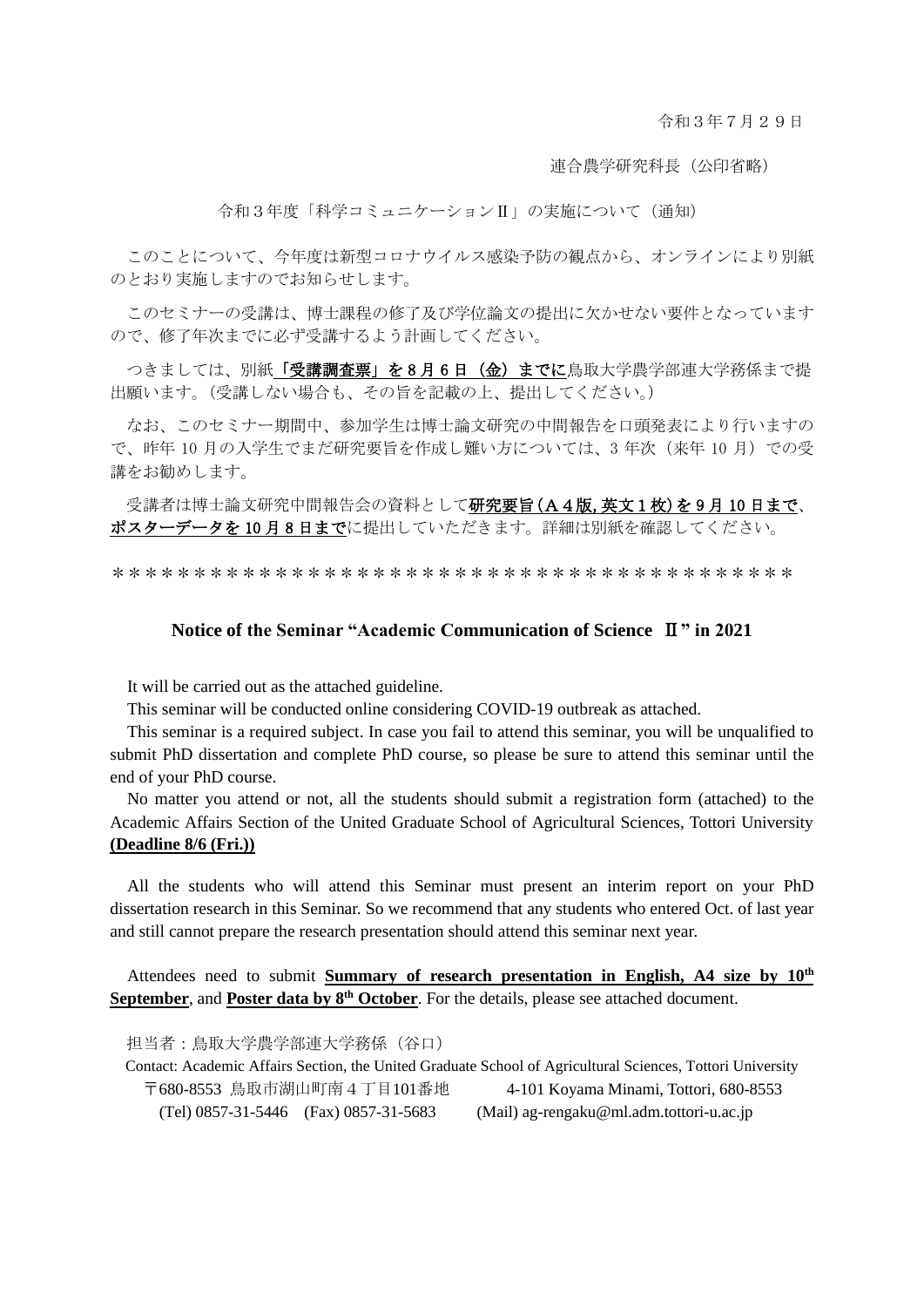## **Details of "Academic Communication of Science** Ⅱ**" in 2021**

"**Academic Communication of Science**Ⅱ" will be conducted online considering COVID-19. This seminar comprises students' oral presentation on their PhD dissertation research. Special lectures will also be held.

(1) How to conduct the subjects: Online by BlueJeans

The participants do not need to gather at Tottori university. Participants will demonstrate their oral presentation and discussion by their own PC. The special lecture will be held by BlueJeans and zoom. How to take the special lecture by zoom will be notified later.

The office of UGSAS, Tottori University (ag-rengaku@ml.adm.tottori-u.ac.jp) will email the participants WebEx link address in advance.

At the beginning of the subject, which is 13:00 on 13<sup>th</sup> October, please click the BlueJeans link address then log-in page will appear.

The Plug-in installation page will appear for the first time so please install it by following the instructions.

The attendance page will appear after installation, so please enter your name and email address, then click attend button.

Please click the leave button when the seminar of each day is finished.

- (1) Oral presentations: Students shall demonstrate the oral presentation on their research plan in the doctoral course for approximately 16 minutes (oral presentation for 12 minutes and Q&A for 4 minutes). PowerPoint of the demonstrator will be displayed on all participants' PC screen. Please note as below and prepare your presentation and poster data for this subject.
	- In an oral talk, students try to produce his/her Ph.D. course study from the scientific background with plain explanation. Please start your talk from the basics on your research.
	- An oral presentation should be in English.
	- The contents of the presentation should be written in English.
	- Please keep your presentation time. The presentation will be cut-off if the demonstrator cannot finish his/her presentation within his/her presentation time.
- (2) Poster submission: Please submit your poster data based on the oral presentation details to the UGSAS office **by October 8 th** . The poster data will be scored.
	- \* **Please prepare the poster data in size A0 (841mm x 1189mm) format.**
	- \* **The poster must be made in English.**
	- \* **The poster must be made in PowerPoint and PDF.**
	- (3) Summary of the research presentation: Please submit **one page summary in English** (see sample), **A4 size, by e-mail [\(ag-rengaku@ml.adm.tottori-u.](mailto:ag-rengaku@ml.adm.tottori-u)ac.jp) to the Academic Affairs Section of the United Graduate School of Agricultural Sciences (UGSAS)** as indicated in the first notification**.** The deadline for submission is strictly **September 10th (Fri.)**. All the summaries will be compiled to be distributed to students in prior to the first day of this subject.
- (4) Special lectures: Two lecturers on October 14<sup>th</sup>, which will be held online.
- (5) If you have any questions, please contact:

The office of UGSAS, Tottori University [\(ag-rengaku@ml.adm.tottori-u.ac.jp\)](mailto:ag-rengaku@ml.adm.tottori-u.ac.jp) or Dr. Motoichiro Kodama [\(mk@tottori-u.ac.jp\)](mailto:mk@tottori-u.ac.jp).

Contact:

Academic Affairs Section, the United Graduate School of Agricultural Sciences, Tottori University 4-101 Koyama Minami, Tottori, 680-8553 (Tel) 0857-31-5446 (Fax) 0857-31-5683 (Mail) ag-rengaku@ml.adm.tottori-u.ac.jp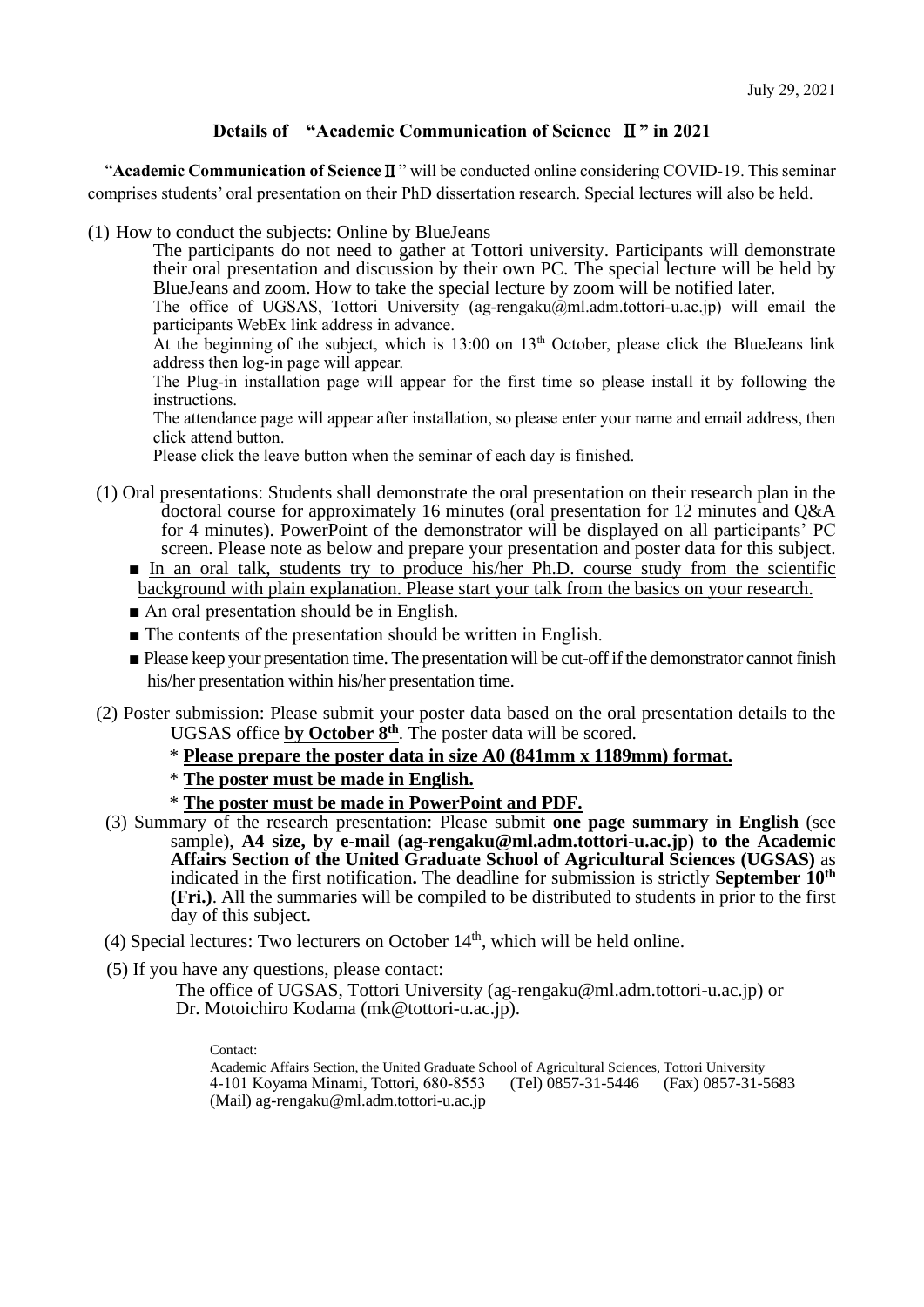#### **The guidelines of the Seminar "Academic Communication of Science II" in 2021**

#### **1. Purpose**

This seminar is held for the students of the United Graduate School of Agricultural Sciences. The purpose of the seminar is improvement of the presentation ability through the presentations of the report on study-progress by the students.

#### **2.Term**

14:00 October 13 (Wed.), 2021 (reception procedures: 13:00~)― 12:00 October 15 (Fri.), 2021 (3days)

#### **3. How to conduct**

Academic Communication of Science II will be conducted Online (BlueJeans and Zoom). No need to come to Tottori University.

### **4. CONTENTS**

Students' reports on the PhD dissertation research (oral presentations) and Special Lectures.

#### **5.Approval of Completion**

When you complete the seminar, the United Graduate School of Agricultural Sciences admits your completion and credit.

#### **6.Inquiries**

Academic Affairs Section of the United Graduate School of Agricultural Sciences,Tottori University. Tel: 0857.31.5446, Fax: 0857.31.5683 E-mail: ag-rengaku@ml.adm.tottori-u.ac.jp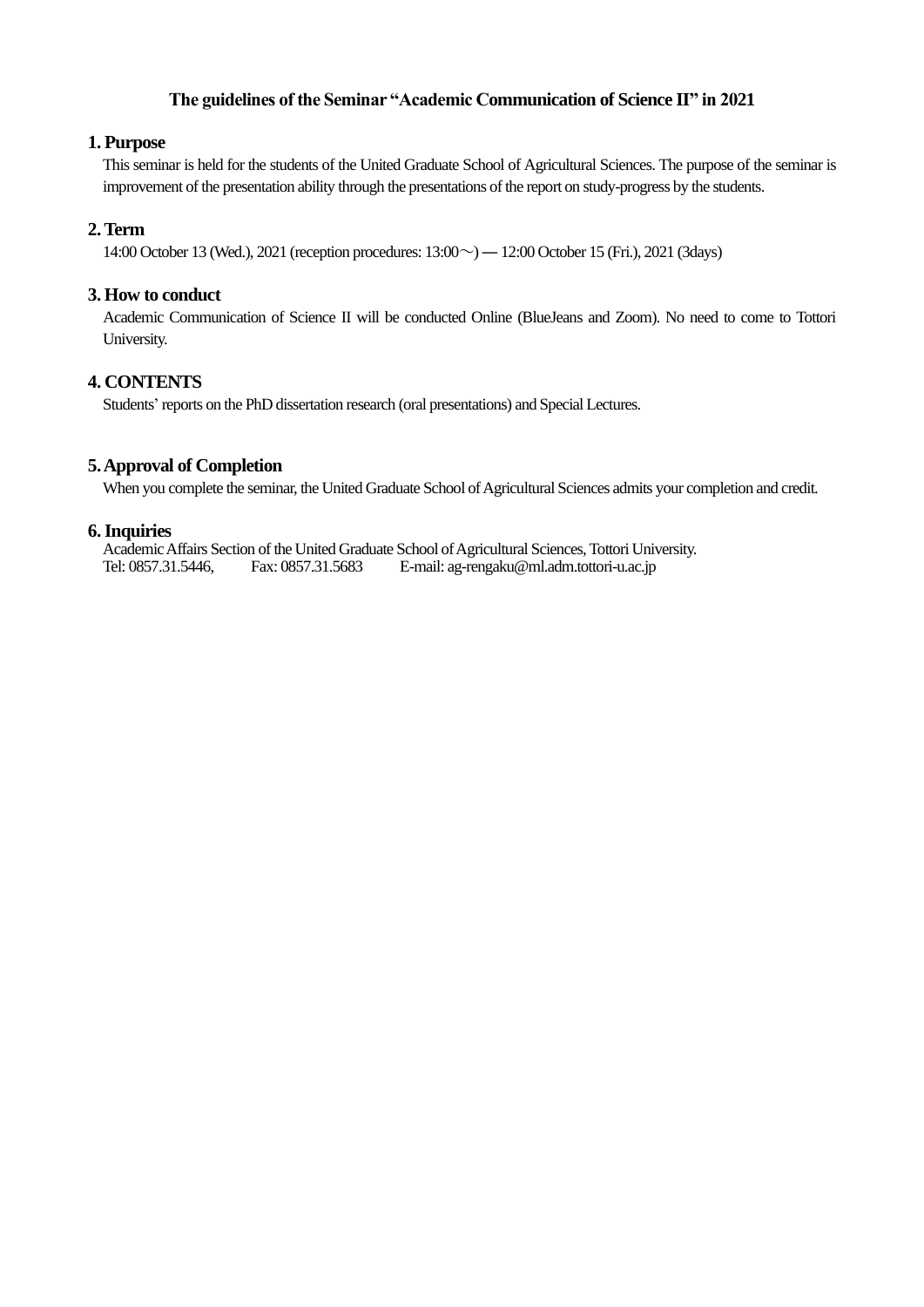#### 2021年度 鳥取大学大学院連合農学研究科「科学コミュニケーションⅡ」日程表

**Schedule of the "Academic Communication of Science Ⅱ" 2021**

|                                                                                                                        |                                         |  | 8 | 9                                                                                                                                             | 10                                                                                                                                                      | 11                                      | 12          |                                                                                                                                                                         | 13                                                                                                                                                                             | 14                                                                                       | 15<br>16                                                                                                                                                                                                                                                                                                                                                                                                                                                          |          | 17                                                                                                                                                                                                                                                                                                                                                                  | 18 | 19 | 20 | 21 | 22 |
|------------------------------------------------------------------------------------------------------------------------|-----------------------------------------|--|---|-----------------------------------------------------------------------------------------------------------------------------------------------|---------------------------------------------------------------------------------------------------------------------------------------------------------|-----------------------------------------|-------------|-------------------------------------------------------------------------------------------------------------------------------------------------------------------------|--------------------------------------------------------------------------------------------------------------------------------------------------------------------------------|------------------------------------------------------------------------------------------|-------------------------------------------------------------------------------------------------------------------------------------------------------------------------------------------------------------------------------------------------------------------------------------------------------------------------------------------------------------------------------------------------------------------------------------------------------------------|----------|---------------------------------------------------------------------------------------------------------------------------------------------------------------------------------------------------------------------------------------------------------------------------------------------------------------------------------------------------------------------|----|----|----|----|----|
| $\mathbf{1}$<br>$\bf S$<br>第<br>日<br>d<br>Ë<br>$\rm{a}$<br>y                                                           | 10月13日<br>(水)<br>October<br>13<br>(Wed) |  |   |                                                                                                                                               |                                                                                                                                                         |                                         |             | $_{\rm B}$<br>$\mathbf{1}$<br>u<br>$\rm e$<br>BlueJeans meeting room will opens<br>J<br>$\rm e$<br>$\mathbf{a}$<br>$\mathbf n$<br>${\bf S}$<br>会議<br>室才<br>-1<br>プ<br>ゝ | Registrati<br>受<br>付<br>on & Con<br>出<br>欠<br>×<br>mection confirm<br>接<br>続確<br>認                                                                                             | 才<br>IJ<br>I<br>ン<br>テ<br>$\overline{\phantom{a}}$<br>シ<br>$\exists$<br>ン<br>Orientation | 口頭発表 (BlueJeans)<br>Oral Presentation ①<br>吉清 恵介氏(島根大学)<br>(Shimane Univ.)<br>(Shimane Univ.)                                                                                                                                                                                                                                                                                                                                                                     | 進行 Chair | Dr. Keisuke Yoshikiyo<br>林 昌平氏(島根大学)<br>Dr. Shohei Hayashi                                                                                                                                                                                                                                                                                                          |    |    |    |    |    |
| $\sqrt{2}$<br>$\mathbf n$<br>$\mathbf{I}_d$ 第<br>$\overline{c}$<br>日<br>$\overline{d}$ $\overline{B}$<br>$\rm{a}$<br>y | 10月14日<br>(木)<br>October<br>14<br>(Thu) |  |   | 吉清 恵介氏(島根大学)                                                                                                                                  | 口頭発表 (BlueJeans)<br>Oral Presentation 2<br>進行 Chair<br>Dr. Keisuke Yoshikiyo<br>(Shimane Univ.)<br>林 昌平氏(島根大学)<br>Dr. Shohei Hayashi<br>(Shimane Univ.) |                                         | 昼食<br>Lunch |                                                                                                                                                                         | 口頭発表 (BlueJeans)<br>Oral Presentation 3<br>進行 Chair<br>吉清 恵介氏(島根大<br>学)<br>Dr. Keisuke<br>Yoshikiyo<br>(Shimane Univ.)<br>林 昌平氏(島根大学)<br>Dr. Shohei Hayashi<br>(Shimane Univ.) |                                                                                          | 特別講義<br>Special Lecture<br>講師:工藤 昭英氏<br>(東京農工大学·<br>大学院生物システム応用科学府<br>客員教授<br>産学官連携コーディネーター)<br>Prof. Akihide Kudoh<br>(Visiting Professor,<br>Coordinator among<br>Business, Industry,<br>Academia and Governmen<br>Graduate School of Bio-<br>Applications & System<br>Engineering<br>Tokyo University of<br>Agriculture & Technology)<br>FBusiness, innovation &<br>negotiation -A chance to<br>apply these concepts to<br>your research & life! <sup>y*</sup> |          | 特別講義<br>Special Lecture<br>講師:ホーク・フィリップ氏<br>(静岡県立大学・薬学部<br>科学英語分野·准教授)<br>Prof. Philip Hawke<br>(Associate Prof.,<br>Scientific English<br>Program, Graduate School<br>of Integrated<br>Pharmaceutical and<br>Nutritional Sciences,<br>University of Shizuoka)<br><b>LAdvanced</b> academic<br>communication: Journal<br>article writing and<br>research ethics J** |    |    |    |    |    |
| 3<br>$\mathbf r$<br>第<br>$\rm d$<br>3<br>日<br>$^{\rm d}$ $\rm\texttt{H}$<br>$\rm{a}$<br>y                              | 10月15日<br>(金)<br>October<br>15<br>(Fri) |  |   | 特別セミナー<br>Special Seminar<br>Dr. Keisuke Yoshikiyo<br>(Shimane Univ.)<br>吉清 恵介氏(島根大学)<br>Dr. Shohei Hayashi<br>(Shimane Univ.)<br>林 昌平氏(島根大学) |                                                                                                                                                         | 質疑応答<br>Q&A<br>アンケート記入<br>Questionnaire |             | 解散<br>Breakup                                                                                                                                                           |                                                                                                                                                                                |                                                                                          | *「ビジネス、イノベーションと交渉術 -これらの考え方を研究活動と人生に活かす!-」<br>**「科学英語コミュニケーション 上級編:学術論文ライティングおよび研究者倫理」                                                                                                                                                                                                                                                                                                                                                                            |          |                                                                                                                                                                                                                                                                                                                                                                     |    |    |    |    |    |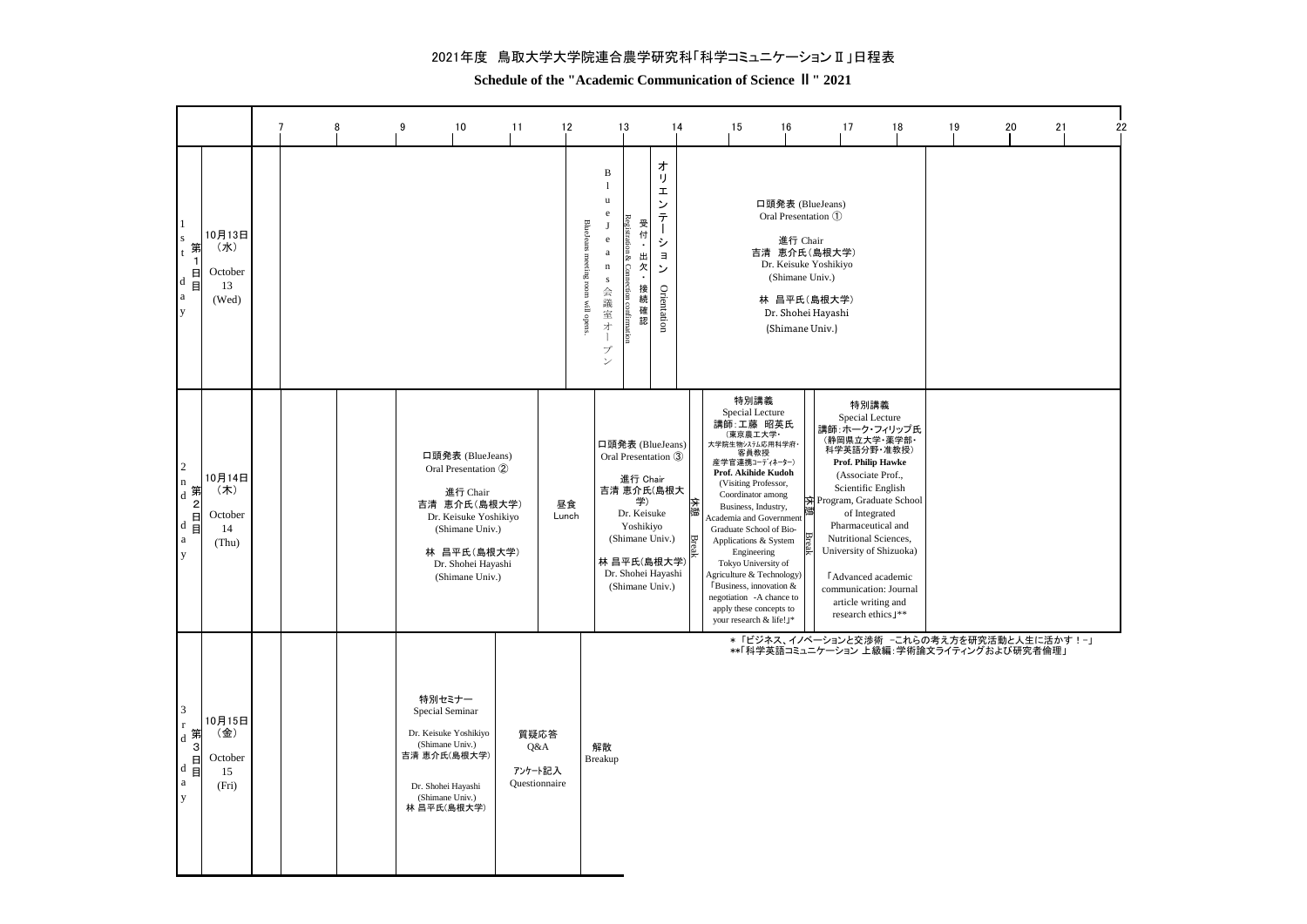### 2021 年度「科学コミュニケーションⅡ」受講調査票

Registration form for the Seminar "Academic Communication of Science Ⅱ" in 2021

| 学生番号 Student ID No. (                            |                      | 配属大学 Univ. (                                                 |  |  |  |  |  |  |  |
|--------------------------------------------------|----------------------|--------------------------------------------------------------|--|--|--|--|--|--|--|
| 氏<br>名 Name                                      |                      |                                                              |  |  |  |  |  |  |  |
| 席<br>出<br>Attend                                 | 席<br>欠<br>Not Attend | 欠席の理由 If 'Not Attend', please describe the reason of absence |  |  |  |  |  |  |  |
| どちらかに〇 Choose by circling                        |                      |                                                              |  |  |  |  |  |  |  |
| 当日連絡のとれる電話番号                                     |                      |                                                              |  |  |  |  |  |  |  |
| Cellphone Number while attending this<br>subject |                      |                                                              |  |  |  |  |  |  |  |

☆ この調査票は、必ず8月6日 (金)までに鳥取大学農学部連大学務係に提出して下さい

Please submit this form to Academic Affairs Section of the United Graduate School of Agricultural Sciences, Tottori University. (**Deadline 8/6 (Fri.)**)

# FAX 0857-31-5683

☆ 変更がありましたら9月24日(金)の午前中までに鳥取大学農学部連大学務係にお知ら せ願います。

Please be sure to inform any changes after the submission of this form by 12:00 September. 24(Fri) to the Academic Affairs Section of UGSAS.